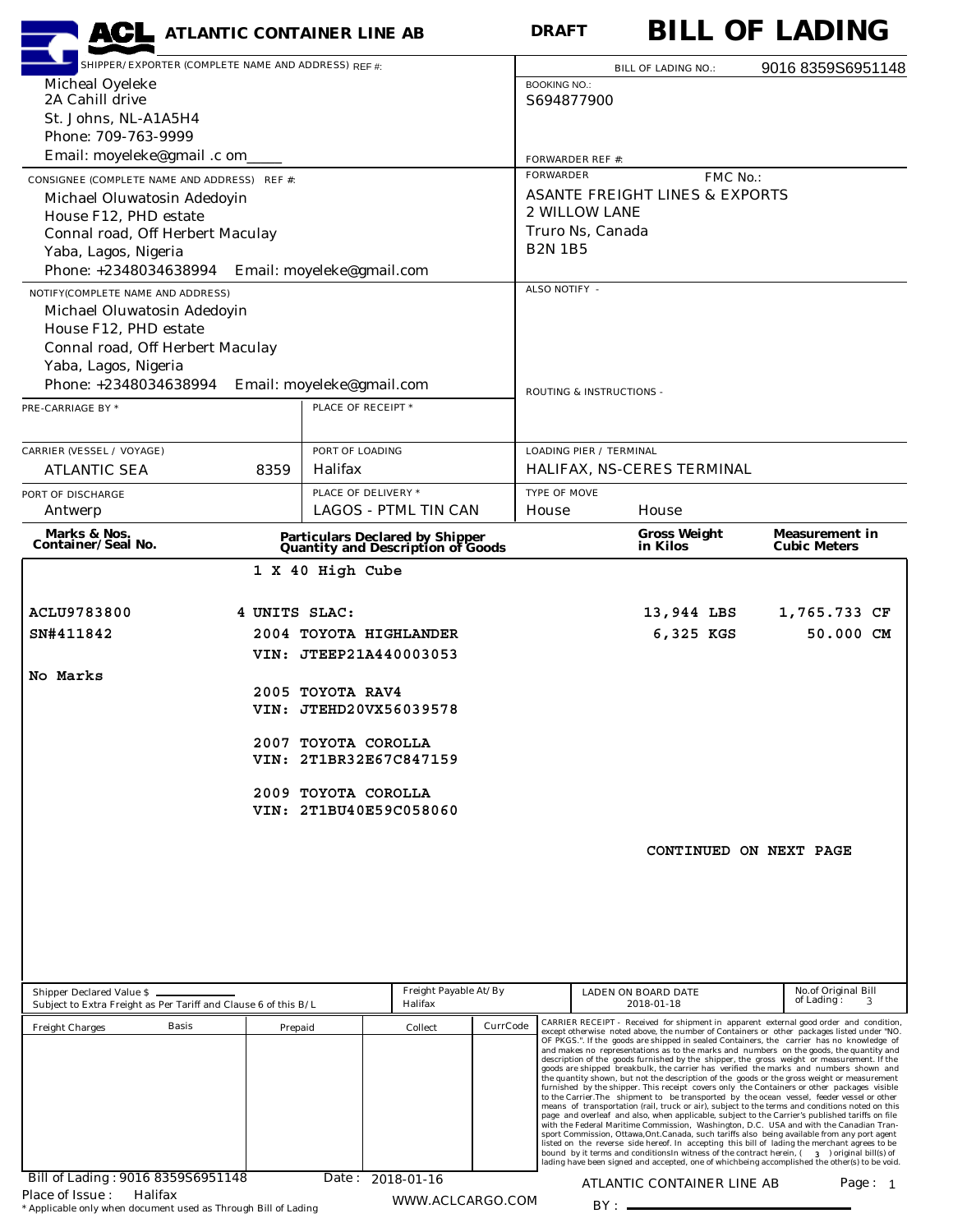| <b>ACL</b> ATLANTIC CONTAINER LINE AB                                                                                                                                                                                                                                                                                                                                                                                                                                                                                                                                                                                                                                                            |                                                 |                                                                              | <b>DRAFT</b>        |                                                                        |                                                       | <b>BILL OF LADING</b>                                                                                                                                                                                                                                                                                                                                                                                                                                                                                                                                                                                                                                                                                                                                                                                                                                                                                                                                                                                                                                                                                                                                                                                                                                                           |           |  |  |
|--------------------------------------------------------------------------------------------------------------------------------------------------------------------------------------------------------------------------------------------------------------------------------------------------------------------------------------------------------------------------------------------------------------------------------------------------------------------------------------------------------------------------------------------------------------------------------------------------------------------------------------------------------------------------------------------------|-------------------------------------------------|------------------------------------------------------------------------------|---------------------|------------------------------------------------------------------------|-------------------------------------------------------|---------------------------------------------------------------------------------------------------------------------------------------------------------------------------------------------------------------------------------------------------------------------------------------------------------------------------------------------------------------------------------------------------------------------------------------------------------------------------------------------------------------------------------------------------------------------------------------------------------------------------------------------------------------------------------------------------------------------------------------------------------------------------------------------------------------------------------------------------------------------------------------------------------------------------------------------------------------------------------------------------------------------------------------------------------------------------------------------------------------------------------------------------------------------------------------------------------------------------------------------------------------------------------|-----------|--|--|
| SHIPPER/EXPORTER (COMPLETE NAME AND ADDRESS) REF #:                                                                                                                                                                                                                                                                                                                                                                                                                                                                                                                                                                                                                                              |                                                 |                                                                              |                     |                                                                        | <b>BILL OF LADING NO.:</b>                            | 9016 8359S6951148                                                                                                                                                                                                                                                                                                                                                                                                                                                                                                                                                                                                                                                                                                                                                                                                                                                                                                                                                                                                                                                                                                                                                                                                                                                               |           |  |  |
| Micheal Oyeleke<br>2A Cahill drive                                                                                                                                                                                                                                                                                                                                                                                                                                                                                                                                                                                                                                                               |                                                 |                                                                              | <b>BOOKING NO.:</b> | S694877900                                                             |                                                       |                                                                                                                                                                                                                                                                                                                                                                                                                                                                                                                                                                                                                                                                                                                                                                                                                                                                                                                                                                                                                                                                                                                                                                                                                                                                                 |           |  |  |
| St. Johns, NL-A1A5H4                                                                                                                                                                                                                                                                                                                                                                                                                                                                                                                                                                                                                                                                             |                                                 |                                                                              |                     |                                                                        |                                                       |                                                                                                                                                                                                                                                                                                                                                                                                                                                                                                                                                                                                                                                                                                                                                                                                                                                                                                                                                                                                                                                                                                                                                                                                                                                                                 |           |  |  |
| Phone: 709-763-9999                                                                                                                                                                                                                                                                                                                                                                                                                                                                                                                                                                                                                                                                              |                                                 |                                                                              |                     |                                                                        |                                                       |                                                                                                                                                                                                                                                                                                                                                                                                                                                                                                                                                                                                                                                                                                                                                                                                                                                                                                                                                                                                                                                                                                                                                                                                                                                                                 |           |  |  |
| Email: moyeleke@gmail .c om_                                                                                                                                                                                                                                                                                                                                                                                                                                                                                                                                                                                                                                                                     |                                                 |                                                                              |                     | <b>FORWARDER REF #:</b>                                                |                                                       |                                                                                                                                                                                                                                                                                                                                                                                                                                                                                                                                                                                                                                                                                                                                                                                                                                                                                                                                                                                                                                                                                                                                                                                                                                                                                 |           |  |  |
| CONSIGNEE (COMPLETE NAME AND ADDRESS) REF #:                                                                                                                                                                                                                                                                                                                                                                                                                                                                                                                                                                                                                                                     |                                                 |                                                                              | <b>FORWARDER</b>    |                                                                        | FMC No.:<br><b>ASANTE FREIGHT LINES &amp; EXPORTS</b> |                                                                                                                                                                                                                                                                                                                                                                                                                                                                                                                                                                                                                                                                                                                                                                                                                                                                                                                                                                                                                                                                                                                                                                                                                                                                                 |           |  |  |
| Michael Oluwatosin Adedoyin<br>House F12, PHD estate                                                                                                                                                                                                                                                                                                                                                                                                                                                                                                                                                                                                                                             |                                                 |                                                                              |                     | <b>2 WILLOW LANE</b>                                                   |                                                       |                                                                                                                                                                                                                                                                                                                                                                                                                                                                                                                                                                                                                                                                                                                                                                                                                                                                                                                                                                                                                                                                                                                                                                                                                                                                                 |           |  |  |
| Connal road, Off Herbert Maculay                                                                                                                                                                                                                                                                                                                                                                                                                                                                                                                                                                                                                                                                 |                                                 |                                                                              |                     | Truro Ns, Canada                                                       |                                                       |                                                                                                                                                                                                                                                                                                                                                                                                                                                                                                                                                                                                                                                                                                                                                                                                                                                                                                                                                                                                                                                                                                                                                                                                                                                                                 |           |  |  |
| Yaba, Lagos, Nigeria                                                                                                                                                                                                                                                                                                                                                                                                                                                                                                                                                                                                                                                                             |                                                 |                                                                              | <b>B2N 1B5</b>      |                                                                        |                                                       |                                                                                                                                                                                                                                                                                                                                                                                                                                                                                                                                                                                                                                                                                                                                                                                                                                                                                                                                                                                                                                                                                                                                                                                                                                                                                 |           |  |  |
| Phone: +2348034638994 Email: moyeleke@gmail.com                                                                                                                                                                                                                                                                                                                                                                                                                                                                                                                                                                                                                                                  |                                                 |                                                                              | ALSO NOTIFY -       |                                                                        |                                                       |                                                                                                                                                                                                                                                                                                                                                                                                                                                                                                                                                                                                                                                                                                                                                                                                                                                                                                                                                                                                                                                                                                                                                                                                                                                                                 |           |  |  |
| NOTIFY(COMPLETE NAME AND ADDRESS)<br>Michael Oluwatosin Adedoyin                                                                                                                                                                                                                                                                                                                                                                                                                                                                                                                                                                                                                                 |                                                 |                                                                              |                     |                                                                        |                                                       |                                                                                                                                                                                                                                                                                                                                                                                                                                                                                                                                                                                                                                                                                                                                                                                                                                                                                                                                                                                                                                                                                                                                                                                                                                                                                 |           |  |  |
| House F12, PHD estate                                                                                                                                                                                                                                                                                                                                                                                                                                                                                                                                                                                                                                                                            |                                                 |                                                                              |                     |                                                                        |                                                       |                                                                                                                                                                                                                                                                                                                                                                                                                                                                                                                                                                                                                                                                                                                                                                                                                                                                                                                                                                                                                                                                                                                                                                                                                                                                                 |           |  |  |
| Connal road, Off Herbert Maculay                                                                                                                                                                                                                                                                                                                                                                                                                                                                                                                                                                                                                                                                 |                                                 |                                                                              |                     |                                                                        |                                                       |                                                                                                                                                                                                                                                                                                                                                                                                                                                                                                                                                                                                                                                                                                                                                                                                                                                                                                                                                                                                                                                                                                                                                                                                                                                                                 |           |  |  |
| Yaba, Lagos, Nigeria<br>Phone: +2348034638994                                                                                                                                                                                                                                                                                                                                                                                                                                                                                                                                                                                                                                                    |                                                 |                                                                              |                     |                                                                        |                                                       |                                                                                                                                                                                                                                                                                                                                                                                                                                                                                                                                                                                                                                                                                                                                                                                                                                                                                                                                                                                                                                                                                                                                                                                                                                                                                 |           |  |  |
| PRE-CARRIAGE BY *                                                                                                                                                                                                                                                                                                                                                                                                                                                                                                                                                                                                                                                                                | Email: moyeleke@gmail.com<br>PLACE OF RECEIPT * |                                                                              |                     | ROUTING & INSTRUCTIONS -                                               |                                                       |                                                                                                                                                                                                                                                                                                                                                                                                                                                                                                                                                                                                                                                                                                                                                                                                                                                                                                                                                                                                                                                                                                                                                                                                                                                                                 |           |  |  |
|                                                                                                                                                                                                                                                                                                                                                                                                                                                                                                                                                                                                                                                                                                  |                                                 |                                                                              |                     |                                                                        |                                                       |                                                                                                                                                                                                                                                                                                                                                                                                                                                                                                                                                                                                                                                                                                                                                                                                                                                                                                                                                                                                                                                                                                                                                                                                                                                                                 |           |  |  |
| <b>CARRIER (VESSEL / VOYAGE)</b>                                                                                                                                                                                                                                                                                                                                                                                                                                                                                                                                                                                                                                                                 | PORT OF LOADING                                 |                                                                              |                     | <b>LOADING PIER / TERMINAL</b>                                         |                                                       |                                                                                                                                                                                                                                                                                                                                                                                                                                                                                                                                                                                                                                                                                                                                                                                                                                                                                                                                                                                                                                                                                                                                                                                                                                                                                 |           |  |  |
| <b>ATLANTIC SEA</b>                                                                                                                                                                                                                                                                                                                                                                                                                                                                                                                                                                                                                                                                              | Halifax<br>8359                                 |                                                                              |                     |                                                                        | HALIFAX, NS-CERES TERMINAL                            |                                                                                                                                                                                                                                                                                                                                                                                                                                                                                                                                                                                                                                                                                                                                                                                                                                                                                                                                                                                                                                                                                                                                                                                                                                                                                 |           |  |  |
| PORT OF DISCHARGE                                                                                                                                                                                                                                                                                                                                                                                                                                                                                                                                                                                                                                                                                | PLACE OF DELIVERY *                             |                                                                              | TYPE OF MOVE        |                                                                        |                                                       |                                                                                                                                                                                                                                                                                                                                                                                                                                                                                                                                                                                                                                                                                                                                                                                                                                                                                                                                                                                                                                                                                                                                                                                                                                                                                 |           |  |  |
| Antwerp                                                                                                                                                                                                                                                                                                                                                                                                                                                                                                                                                                                                                                                                                          |                                                 | <b>LAGOS - PTML TIN CAN</b>                                                  | House               |                                                                        | House                                                 |                                                                                                                                                                                                                                                                                                                                                                                                                                                                                                                                                                                                                                                                                                                                                                                                                                                                                                                                                                                                                                                                                                                                                                                                                                                                                 |           |  |  |
| Marks & Nos.<br>Container/Seal No.                                                                                                                                                                                                                                                                                                                                                                                                                                                                                                                                                                                                                                                               |                                                 | <b>Particulars Declared by Shipper<br/>Quantity and Description of Goods</b> |                     |                                                                        | <b>Gross Weight</b><br>in Kilos                       | <b>Measurement in</b><br><b>Cubic Meters</b>                                                                                                                                                                                                                                                                                                                                                                                                                                                                                                                                                                                                                                                                                                                                                                                                                                                                                                                                                                                                                                                                                                                                                                                                                                    |           |  |  |
| CAED: 01S586PC775620180100015<br>Quote/Service Contract No : Q1-709156-03/1<br>**ALL PORTS - NO VEHICLES- THE CONSIGNEE WILL BE RESPONSIBLE FOR ALL COST IMPORT<br>DUTIES. WE THE CARRIER/AGENTS SHALL NOT BE HELD RESPONSIBLE FOR MISSING OR INCORRECT<br>C.R.I. NR. THE LIABILITY REMAINS WITH THE SHIPPER/CONSIGNEE. "GOODS TO BE RELEASED ONLY<br>WITH PRESENTATION OF ENDORSED ACL BILL OF LADING AT DESTINATION PORT."<br>TRANSSHIPMENT CARGO BEYOND ACL's normal scope of business, ACL will require full<br>payment of freight charges regardless of your current credit status with us. We will<br>prepare OBL's to cover the shipment and then re-issue as a Data Freight Receipt upon |                                                 |                                                                              |                     |                                                                        |                                                       | CONTINUED ON NEXT PAGE                                                                                                                                                                                                                                                                                                                                                                                                                                                                                                                                                                                                                                                                                                                                                                                                                                                                                                                                                                                                                                                                                                                                                                                                                                                          |           |  |  |
| Shipper Declared Value \$<br>Subject to Extra Freight as Per Tariff and Clause 6 of this B/L                                                                                                                                                                                                                                                                                                                                                                                                                                                                                                                                                                                                     | Freight Payable At/By<br>Halifax                |                                                                              |                     | No.of Original Bill<br>LADEN ON BOARD DATE<br>of Lading:<br>2018-01-18 |                                                       |                                                                                                                                                                                                                                                                                                                                                                                                                                                                                                                                                                                                                                                                                                                                                                                                                                                                                                                                                                                                                                                                                                                                                                                                                                                                                 |           |  |  |
| Basis<br><b>Freight Charges</b>                                                                                                                                                                                                                                                                                                                                                                                                                                                                                                                                                                                                                                                                  | Collect<br>Prepaid                              |                                                                              |                     |                                                                        |                                                       | CARRIER RECEIPT - Received for shipment in apparent external good order and condition,<br>except otherwise noted above, the number of Containers or other packages listed under "NO.<br>OF PKGS.". If the goods are shipped in sealed Containers, the carrier has no knowledge of                                                                                                                                                                                                                                                                                                                                                                                                                                                                                                                                                                                                                                                                                                                                                                                                                                                                                                                                                                                               |           |  |  |
| Bill of Lading: 9016 8359S6951148                                                                                                                                                                                                                                                                                                                                                                                                                                                                                                                                                                                                                                                                |                                                 | Date: 2018-01-16                                                             |                     |                                                                        |                                                       | and makes no representations as to the marks and numbers on the goods, the quantity and<br>description of the goods furnished by the shipper, the gross weight or measurement. If the<br>goods are shipped breakbulk, the carrier has verified the marks and numbers shown and<br>the quantity shown, but not the description of the goods or the gross weight or measurement<br>furnished by the shipper. This receipt covers only the Containers or other packages visible<br>to the Carrier.The shipment to be transported by the ocean vessel, feeder vessel or other<br>means of transportation (rail, truck or air), subject to the terms and conditions noted on this<br>page and overleaf and also, when applicable, subject to the Carrier's published tariffs on file<br>with the Federal Maritime Commission, Washington, D.C. USA and with the Canadian Tran-<br>sport Commission, Ottawa, Ont. Canada, such tariffs also being available from any port agent<br>listed on the reverse side hereof. In accepting this bill of lading the merchant agrees to be<br>bound by it terms and conditions<br>In witness of the contract herein, (300) original bill(s) of<br>lading have been signed and accepted, one of whichbeing accomplished the other(s) to be void. |           |  |  |
| Place of Issue:<br>Halifax                                                                                                                                                                                                                                                                                                                                                                                                                                                                                                                                                                                                                                                                       |                                                 |                                                                              |                     |                                                                        | ATLANTIC CONTAINER LINE AB                            |                                                                                                                                                                                                                                                                                                                                                                                                                                                                                                                                                                                                                                                                                                                                                                                                                                                                                                                                                                                                                                                                                                                                                                                                                                                                                 | Page: $2$ |  |  |
| * Applicable only when document used as Through Bill of Lading                                                                                                                                                                                                                                                                                                                                                                                                                                                                                                                                                                                                                                   |                                                 | WWW.ACLCARGO.COM                                                             |                     | $BY:$ —                                                                |                                                       |                                                                                                                                                                                                                                                                                                                                                                                                                                                                                                                                                                                                                                                                                                                                                                                                                                                                                                                                                                                                                                                                                                                                                                                                                                                                                 |           |  |  |